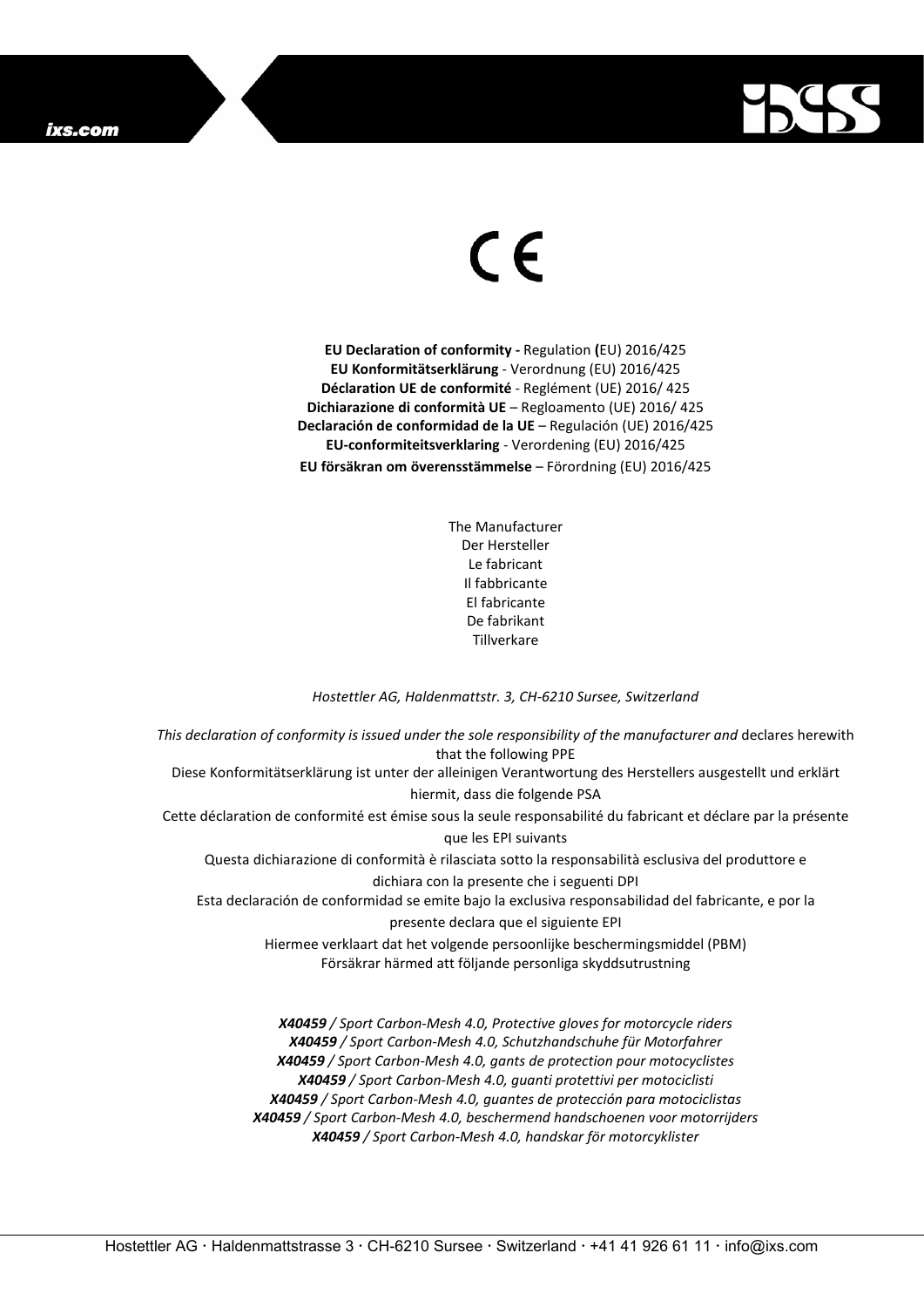

has undergone the EU-type examination conformity assessment procedure (Module B) performed by the Notified Body, **CTC** (n° 0075) 4, rue Hermann Frenkel, F-69367 Lyon cedex 07 (France) which has issued the EU Type Examination Certificate No. 0075/1895/ 162/08/21/1318

And is compliant with the following Standard EN 13594:2015

### hat das EU-Baumusterprüfungs-Konformitätsbewertungsverfahren durchlaufen (Modul B) durchgeführt von der benannten Stelle, **CTC** (n° 0075) 4, rue Hermann Frenkel, F-69367 Lyon cedex 07 (Frankreich) die die EU-Baumusterprüfbescheinigung No. 0075/1895/ 162/08/21/1318 ausgestellt hat

und entspricht der folgenden Norm EN 13594:2015

a subi la procédure d'évaluation de la conformité pour l'examen de type UE (module B) réalisée par l'organisme notifié, **CTC** (n° 0075) 4, rue Hermann Frenkel, F-69367 Lyon cedex 07 (France), qui a délivré le certificat d'examen de type UE n°. No. 0075/1895/ 162/08/21/1318

Et est conforme à la norme suivante EN 13594:2015

è stato sottoposto alla procedura di valutazione della conformità dell'esame UE del tipo (modulo B) eseguita dall'organismo notificato, **CTC** (n° 0075) 4, rue Hermann Frenkel, F-69367 Lyon cedex 07 (Francia) che ha rilasciato il certificato di esame UE del tipo n. No. 0075/1895/ 162/08/21/1318

Ed è conforme alla seguente norma EN 13594:2015

ha sido sometido al procedimiento de evaluación de conformidad del examen de tipo UE (Módulo B) realizado por el organismo notificado, **CTC** (n° 0075) 4, rue Hermann Frenkel, F-69367 Lyon cedex 07 (Francia) que ha emitido el certificado de examen UE de tipo no. No. 0075/1895/ 162/08/21/1318

Y cumple con el siguiente estándar EN 13594:2015

de EG-typekeuring-conformiteitsbeoordelingsprocedure doorlopen (module B) heeft,uitgevoerd door de aangemelde instantie **CTC** (n° 0075) 4, rue Hermann Frenkel, F-69367 Lyon cedex 07 (Frankrijk) die het certificaat van EG-typeonderzoek nr. No. 0075/1895/ 162/08/21/1318 afgegeven heft.

en voldoet aan de volgende norm: EN 13594:2015